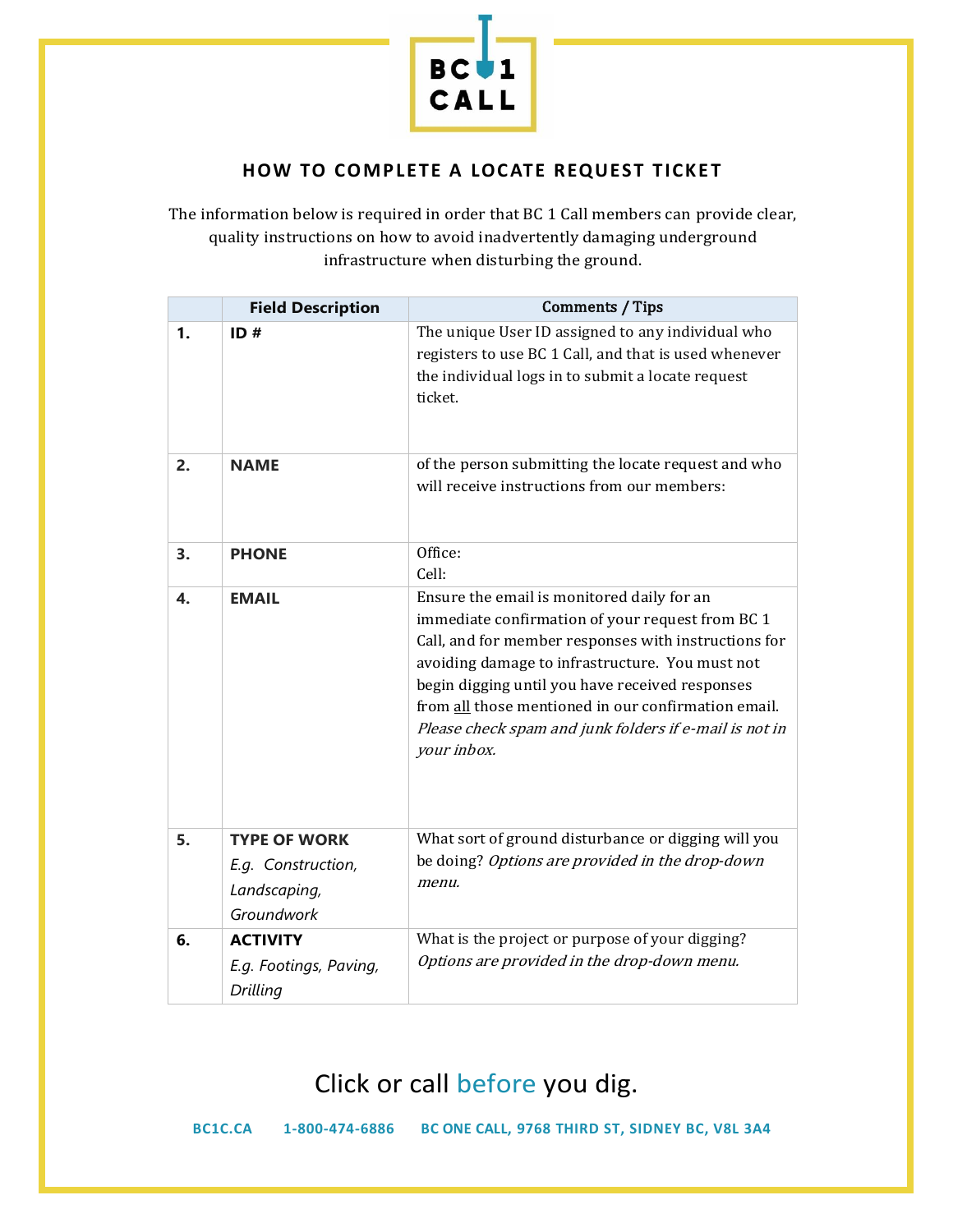| 7.  | <b>EXCAVATION</b><br><b>METHOD</b>       | How will you be digging?<br>Using a Machine / By hand / Both Methods                                                                                                                              |
|-----|------------------------------------------|---------------------------------------------------------------------------------------------------------------------------------------------------------------------------------------------------|
| 8.  | <b>DEPTH</b>                             | How deep will you be digging?                                                                                                                                                                     |
| 9.  | <b>WORK TO BEGIN</b><br><b>DATE/TIME</b> | BC 1 Call members will get back to you within 3<br>business days (5 for Large Projects), so the start<br>date must be at least that long after the date your<br>request is received by BC 1 Call. |
| 10. | <b>PRIVATE PROPERTY</b>                  | Where on the property are you digging?<br>When facing the front of the house or property:<br>Front / Rear / Left Side / Right Side                                                                |

### **LOCATION DETAILS:**

| 11. | <b>STREET ADDRESS/</b><br><b>INTERSECTION</b>                                                                                  |                                                                                                                                                                                                                                                  |
|-----|--------------------------------------------------------------------------------------------------------------------------------|--------------------------------------------------------------------------------------------------------------------------------------------------------------------------------------------------------------------------------------------------|
| 12. | <b>NEAREST CROSS</b><br><b>STREET</b>                                                                                          |                                                                                                                                                                                                                                                  |
| 13. | <b>ADDITIONAL</b><br><b>HELPFUL</b><br><b>INFORMATION</b><br>about where you will<br>be digging or how to<br>get a hold of you | Is there any other information that will help our<br>members know more exactly on your property<br>where you will be digging (this will help them<br>match your dig site with their underground<br>infrastructure), or how or when to reach you? |

Click or call before you dig.

**BC1C.CA 1-800-474-6886 BC ONE CALL, 9768 THIRD ST, SIDNEY BC, V8L 3A4**